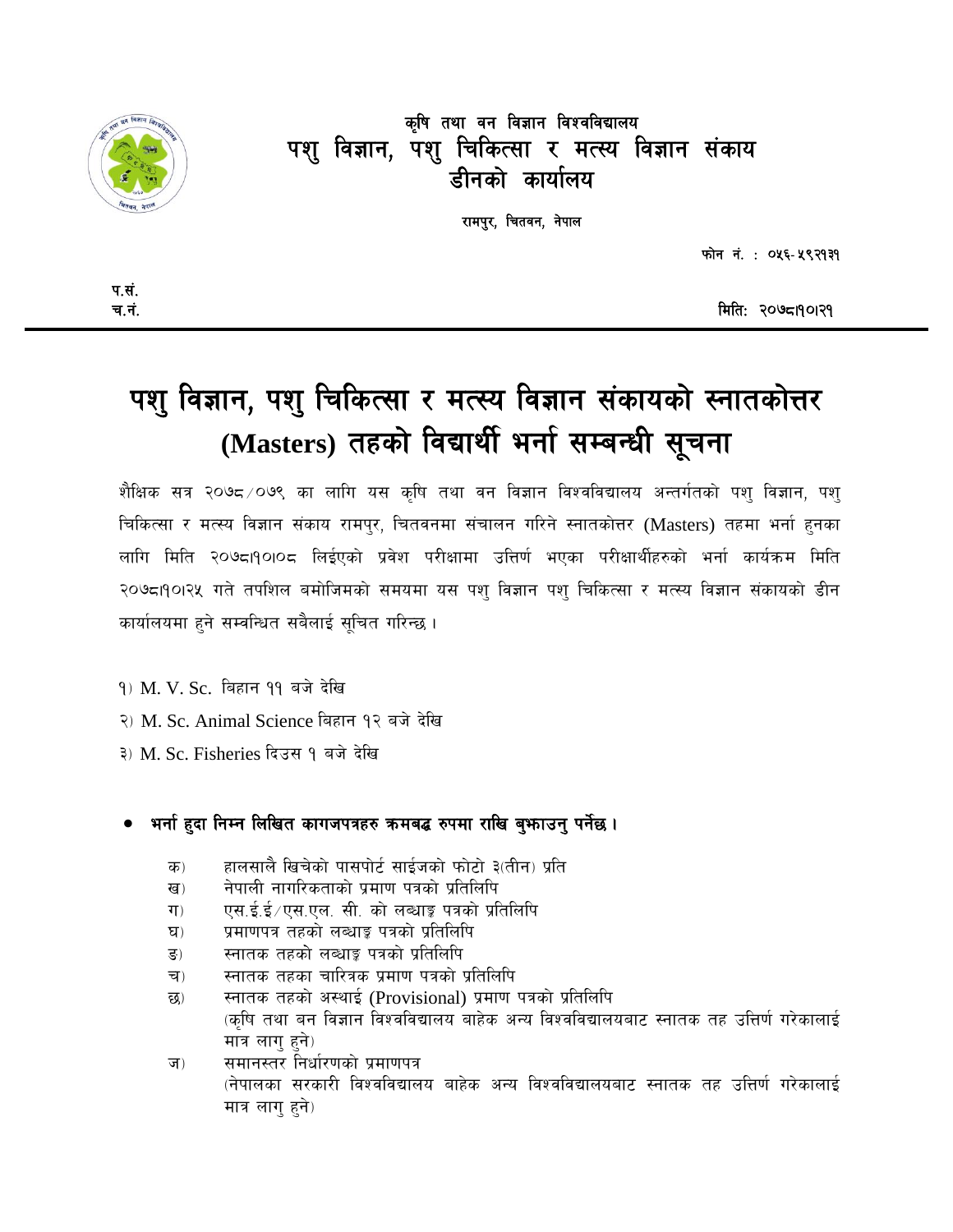- भर्ना हुदा न आउदा सम्पूर्ण शैक्षिक योग्यताका प्रमाणपत्रहरुको सक्कल प्रति अनिवार्य रुपमा लिएर आउनु पर्नेछ । साथै भर्ना भएको विषय परिवर्तन हने छैन ।
- $\bullet$   $\qquad$  कुनै विषयमा दुई जना भन्दा कम विद्यार्थी भर्ना भएमा सो विषयको अध्यापन गरिने छैन ।
- $\bullet$  अन्य विश्वविद्यालयबाट स्नातक तह उत्तिर्ण गरेका र AFU बाट उत्तिर्ण भई Migration Certificate निकाली सकेका विद्यार्थीहरुले भर्नाको समयमानै **Migration Certificate** को सक्कलै प्रति पेश गर्नुपर्नेछ । यदि उक्त Migration Certificate नब्*भाई AFU Registration गर्न समस्या भएमा सोको जिम्मेवारी* यस संकायले लिने छैन ।

#### $\bullet$  अध्ययन शुल्क :

#### **M.V.Sc, M.Sc. An.Sc** / **M.Sc. Fisheries**

Competitive Subsidized Fee (NRs.)

| <b>Admission Fee:</b> | 15,750 / (Onetime Payment)      |
|-----------------------|---------------------------------|
| Semester Fee:         | $7,500$ per semester            |
| Tuition Fee:          | $1,650$ /per credit (45 credit) |

Total fee with minimum required credit hours: Nrs. 120,000/-

#### Competitive Full Pay Fee (NRs.)

| <b>Admission Fee:</b> | 31,500 / (Onetime Payment)      |
|-----------------------|---------------------------------|
| Semester Fee:         | $15,000$ per semester           |
| Tuition Fee:          | $3,300$ /per credit (45 credit) |
| $-1$ $-1$             |                                 |

Total fee with minimum required credit hours: Nrs. 2,40,000/-

#### **Vet ₹ Animal Biotechnology**

| Competitive Subsidized Fee (NRs.) |                                 |
|-----------------------------------|---------------------------------|
| <b>Admission Fee:</b>             | 24,375 / (Onetime Payment)      |
| Semester Fee:                     | $9,750$ per semester            |
| Tuition Fee:                      | $1,925$ /per credit (45 credit) |
|                                   |                                 |

Total fee with minimum required credit hours: Nrs. 150,000/-